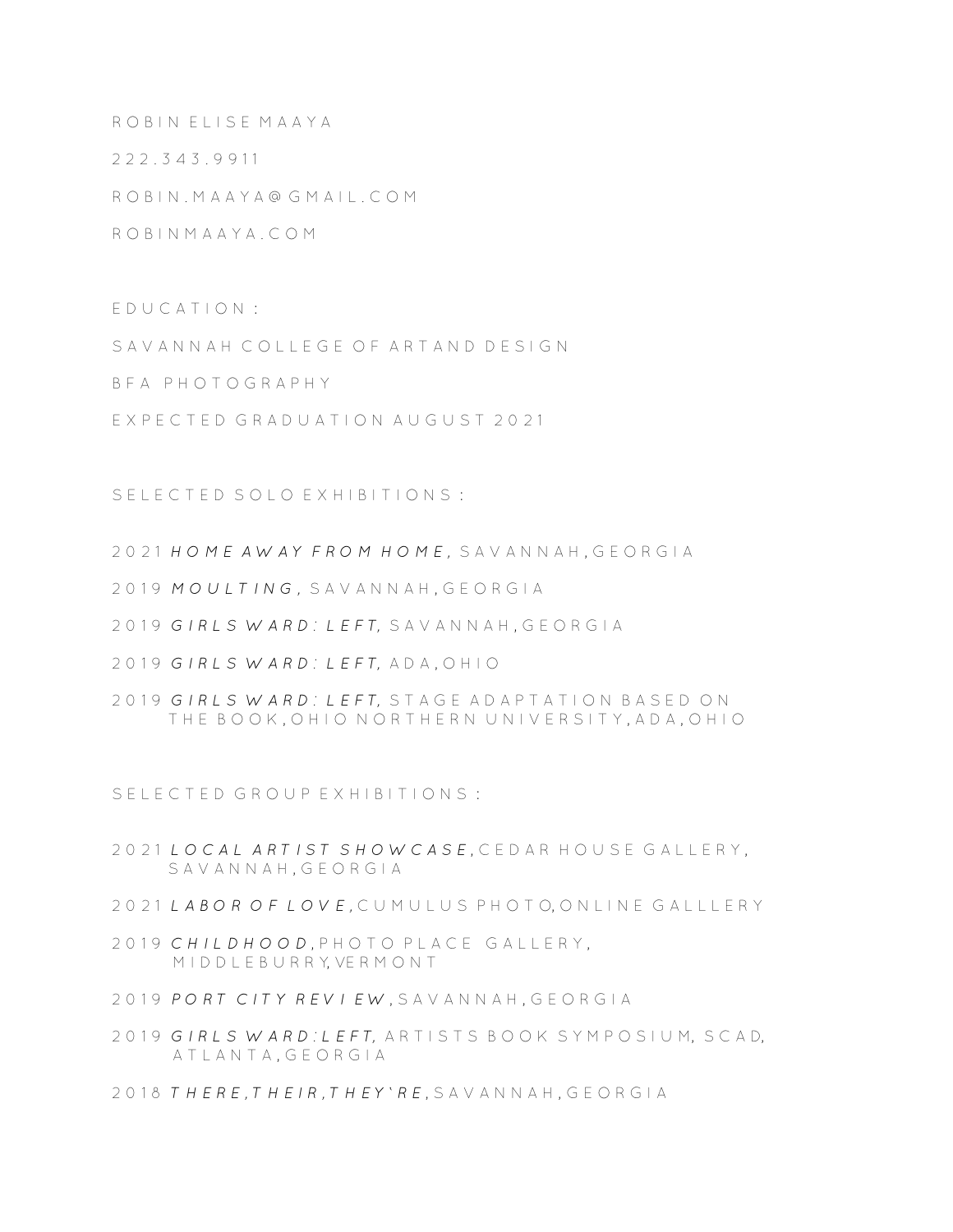M O N O G R A P H S :

2 0 2 1 *H O M E A W A Y F R O M H O M E* 

2 0 2 1 *S E N I O R C O L L E C T I V E* 

2 0 1 9 *M O U L T I N G*

2 0 1 9 *G I R L S W A R D : L E F T* 

2 0 1 9 *II*

2 0 1 9 *L A N C A S T E R B L V D.* 

P R E S S / P U B L I C A T I O N S :

2021 SCAD CONNECTOR, ATLANTA, GEORGIA

2 0 2 1 C U M U L U S P H O T O , *L A B O R O F L O V E* 

2 0 2 1 L U N A C O L L E C T I V E , *I N T R O S P E C T I O N* 

2020 ART OF PORTRAIT, NEW YORK CITY, NEW YORK

2 0 2 0 S C A D D I S T R I C T, *P O R T C I T Y R E V I E W,* S A V A N N A H , G E O R G I A

- 2 0 1 9 P H O T O P L A C E G A L L L E R Y , *C H I L D H O O D*, M I D D L E B U R R Y , V E R M O N T
- 2019 CONNECT SAVANNAH, *LOCAL ARTIST SPOTLIGHT*. S A V A N N A H , G E O R G I A
- 2 0 1 9 M U S E E M A G A Z I N E, *W O M A N C R U S H W E D N E S D A Y,* N E W Y O R K C I T Y , N E W Y O R K
- 2019 V O Y A G E A T L, *T R A I L B L A Z E R S E R I E S* , A T L A N T A , G E O R G I A
- 2019 SCAD DISTRICT, ARTIST SPOTLIGHT SERIES. SAVANNAH, GEORGIA
- 2 0 1 9 S C A D D I S T R I C T, *P O R T C I T Y R E V I E W,* S A V A N N A H, G E O R G I A
- 2019 SPE WOMENS CAUCUS, SOCIAL MEDIA TAKOVER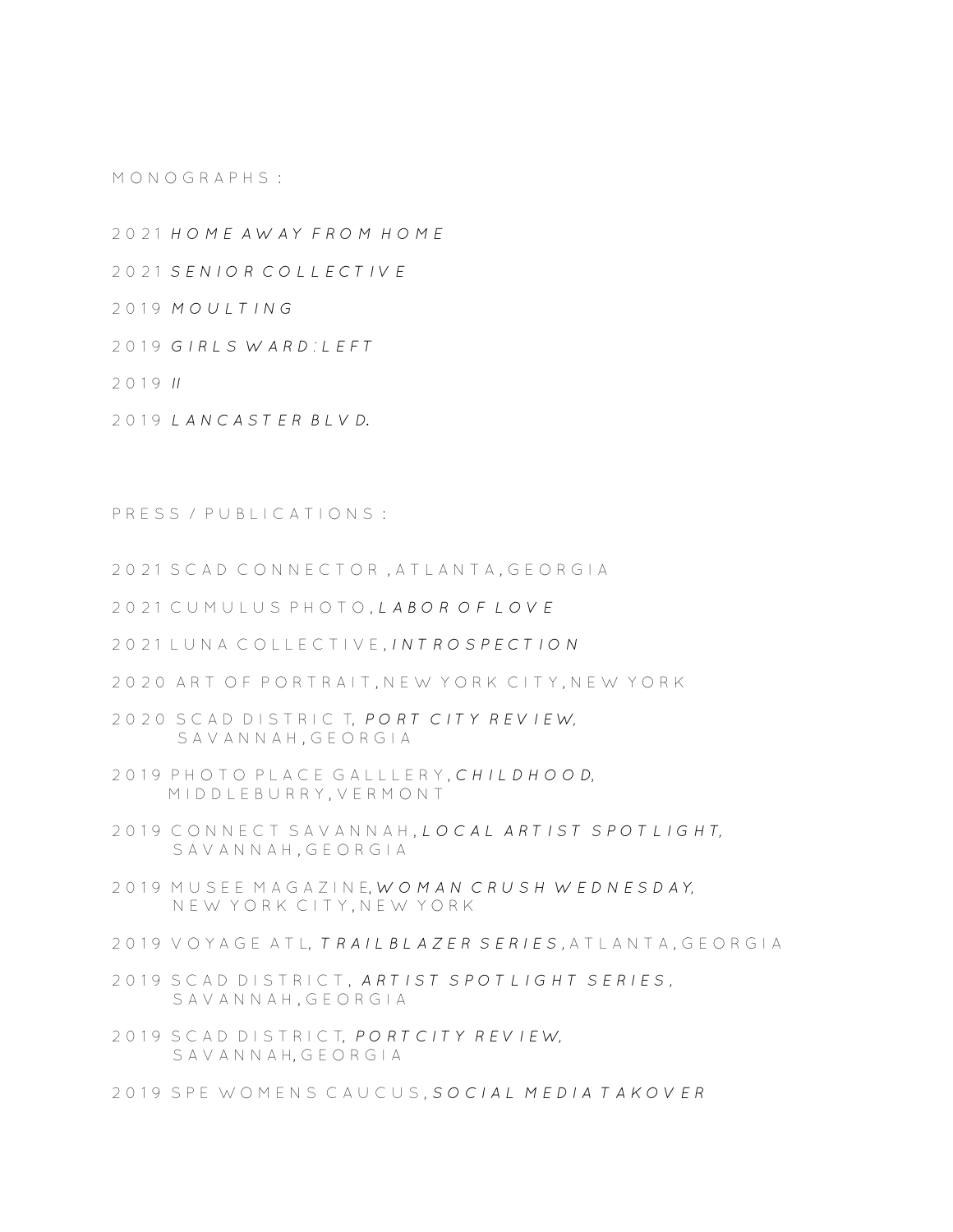E X P E R I E N C E S / E M P L O Y M E N T :

- 2 0 1 3 2 0 2 1 *R O B I N E L I S E P H O T O G R A P H Y* , S E L F O W N E D A N D O P E R A T E D B U S I N E S S
- 2 0 1 9 2 0 2 1 R E S P I T E C A R E N A N N Y F O R N O N V E R B A L / C E R E B R A L P A L S Y - E F F F C T E D C H I L D
- 2 0 1 9 2 0 2 0 *C H R I S T I N E H A L L P H O T O G R A P H Y* , P H O T O E D I T O R, S A V A N N A H, G F O R G I A
- 2 0 1 9 2 0 2 0 *J U N K T O F U N K* P H O T O G R A P H E R , S A V A N N A H, G E O R G I A
- 2 0 1 9 2 0 2 0 *S C A D O F F I C E O F S T U D E N T I N V O L V E M E N T* , OFFICE ASSISTANT, SAVANNAH, GEORGIA
- 2019 AFRICAN IMPACT, SPENT ONE MONTH IN ST. LUCIA, K W A Z U L U - N A T AL, S O U T H A F R I C A D O C U M E N T I N G THRFF CRECHES
- 2018 2020 *SCAD*, ORIENTATION ASSISTANT
- 2 0 1 8 S *C A D F I L M F E S T* , R E D C A R P E T P H O T O G R A P H E R

A W A R D S / H O N O R S :

- 2017 20 21 *SCAD* PORTFOLIO SCHOLARSHIP RECIPIENT
- 2 0 1 7 2 0 2 1 *S C A D* A C A D E M I C S C H O L A R S H I P R E C I P I E N T
- 2 0 1 7 2 0 2 1 *S C A D* S T U D E N T I N C E N T I V E S C H O L A R S H I P R E C I P I E N T
- 2 0 1 7 *D R. P H I L I P S A R T M A G N E T* "M O S T D E D I C A T E D P H O T O G R A P H F R" A W A R D R E C I P I F N T
- 2 0 1 7 *O C P S P T A* S T U D E N T S C H O L A R S H I P R E C I P I E N T